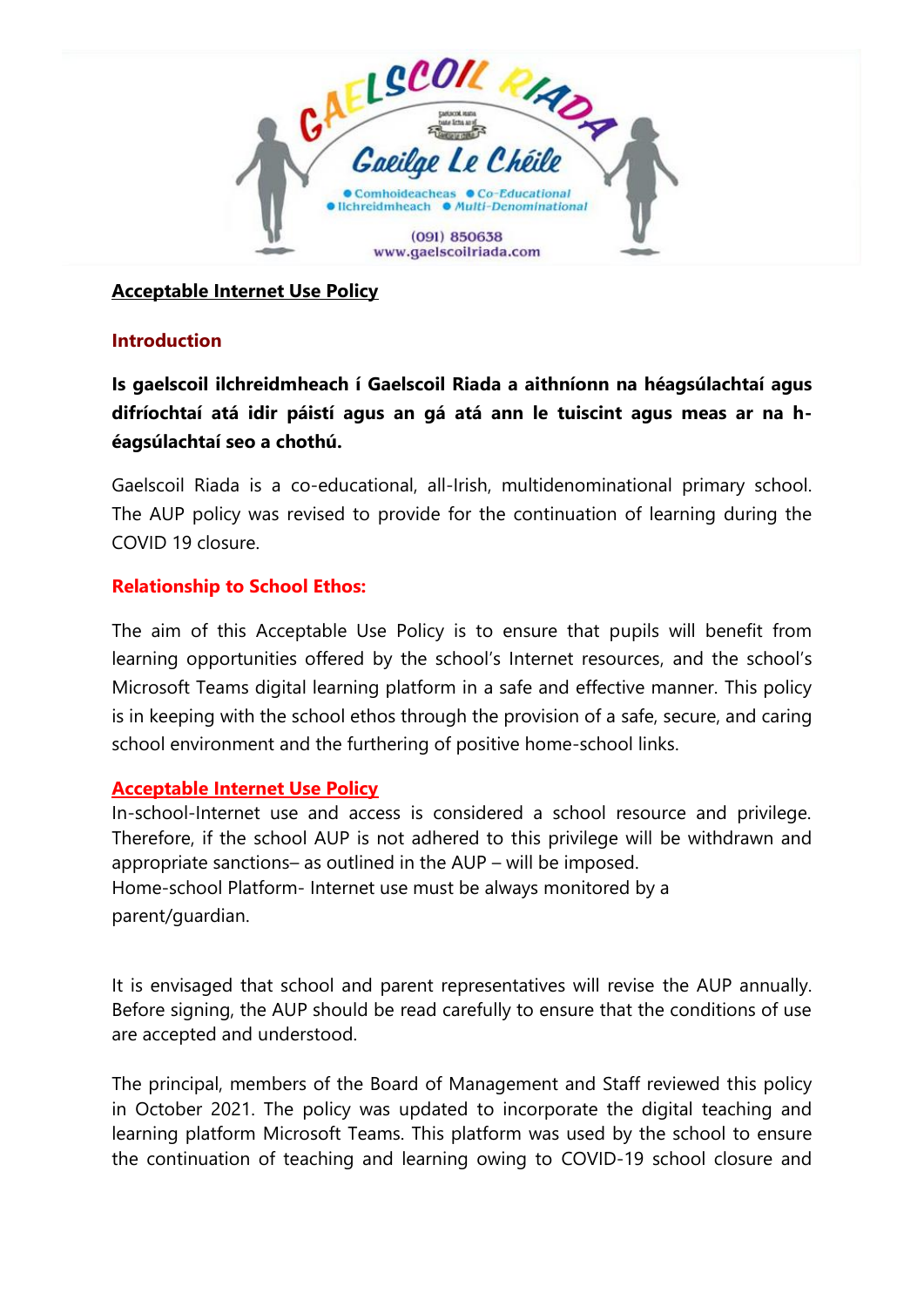may be used by teachers/classes to continue their digital teaching & learning and to provide an important link between home and school.

### **School's Strategy**

The school employs several strategies to maximise learning opportunities and reduce risks associated with the Internet.

These strategies are as follows:

#### **General:**

- $\checkmark$  Internet sessions will always be supervised by a teacher.
- $\checkmark$  Online home-based learning will always be supervised by a parent/quardian.
- $\checkmark$  Filtering software and/or equivalent systems will be used to minimise the risk of exposure to inappropriate material. Parents are recommended to do same at home.
- $\checkmark$  Further support for parents is available on filtering is available at the following link <https://www.webwise.ie/parents/a-guide-to-internet-filtering-for-parents-3/>
- $\checkmark$  The school will regularly monitor pupils' Internet usage on the school premises.
- $\checkmark$  Students and teachers will be provided with training in Internet safety using the web wise resource. Further information available at [www.webwise.ie.](http://www.webwise.ie/)
- ✓ Uploading and downloading of non-approved software **will not be permitted**. This also applies to the Microsoft Teams platform.
- $\checkmark$  Virus protection software will be used and updated on a regular basis.
- $\checkmark$  The use of personal USB keys, memory sticks, CD-ROMs, or other digital storage media in school requires a teacher's permission.
- $\checkmark$  Students will always treat others with respect and will not undertake any actions that may bring the school into disrepute. This applies to the online learning platform.

### **World Wide Web**

- $\checkmark$  Students will not intentionally visit Internet sites that contain obscene, illegal, hateful, or otherwise objectionable materials.
- $\checkmark$  Students will report accidental accessing of inappropriate materials in accordance with school procedures.
- $\checkmark$  Students will use the Internet for educational purposes only.
- $\checkmark$  Students will not copy information into assignments and fail to acknowledge the source (plagiarism and copyright infringement).
- $\checkmark$  Students will never disclose or publicise personal information.
- $\checkmark$  Downloading materials or images not relevant to their studies, is in direct breach of the school's acceptable user policy.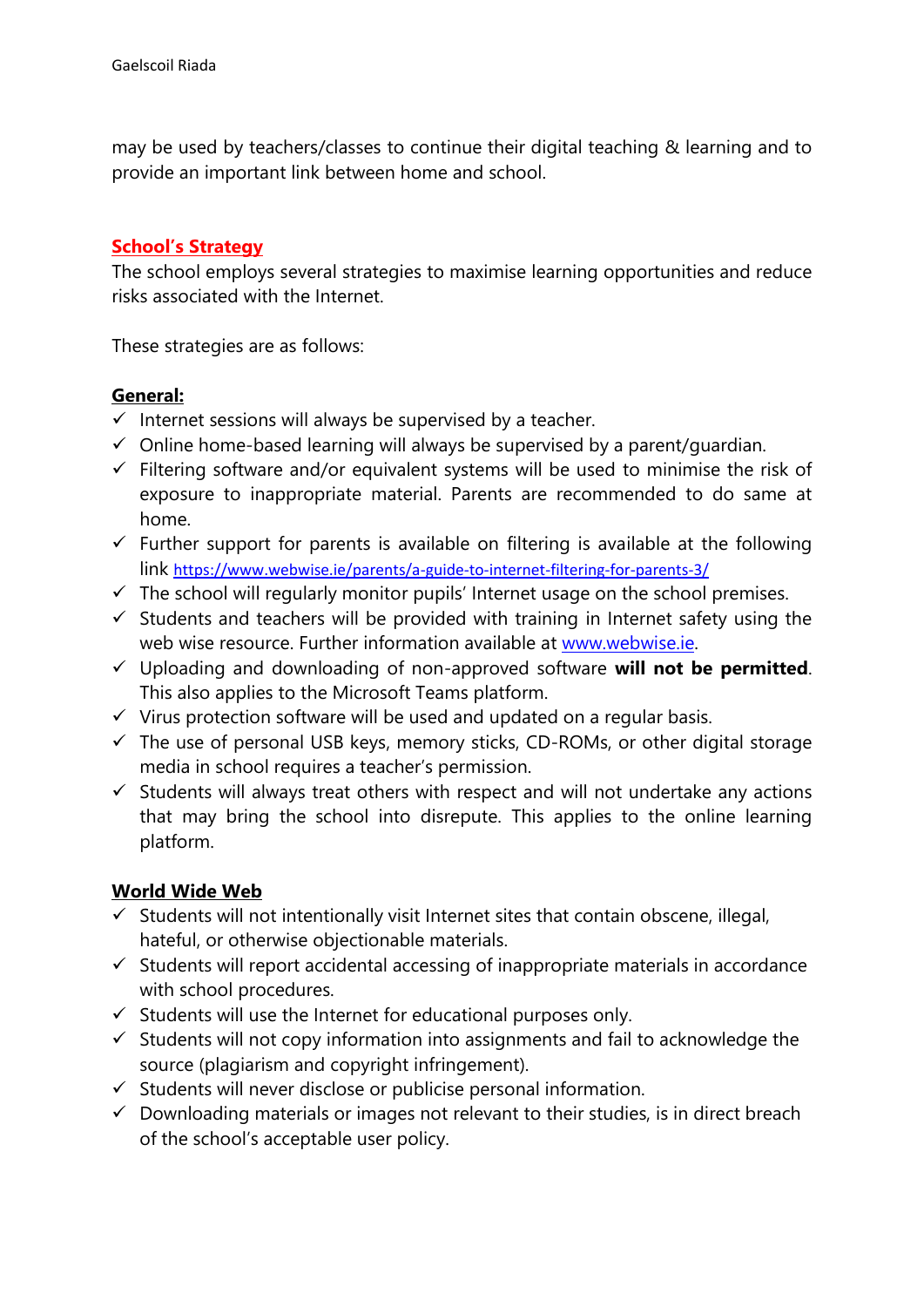$\checkmark$  Students will be aware that any usage, including distributing or receiving information, school-related or personal, may be monitored for unusual activity, security and/or network management reasons

# **Email**

- $\checkmark$  Students will use approved class email accounts under supervision by or permission from a teacher. All students and teachers are using a school-based email account.
- $\checkmark$  Students will not send or receive any material that is illegal, obscene, defamatory or that is intended to annoy or intimidate another person.
- $\checkmark$  Students will not reveal their own or other people's personal details, such as addresses or telephone numbers or pictures.
- $\checkmark$  Students will never arrange a face-to-face meeting with someone they only know through emails or the internet.
- $\checkmark$  Students will note that sending and receiving email attachments is subject to permission from their teacher.

# **Internet Chat and Chat function in Teams.**

✓ Students are not permitted to use internet chat rooms. The use of the chat function outside of the online class is strictly prohibited.

# **School Website**

- $\checkmark$  Pupils will be given the opportunity to publish projects, artwork, or schoolwork on the World Wide Web in accordance with clear policies and approval processes regarding the content that can be loaded to the school's website
- $\checkmark$  The publication of student work will be co-ordinated by a teacher.
- $\checkmark$  Pupils' work will appear in an educational context on web pages with a copyright notice prohibiting the copying of such work without express written permission.
- $\checkmark$  The school will endeavour to use digital photographs, audio or video clips focusing on group activities. Content focusing on individual students will not be published on the school website without parental permission. Any photos taken are to be sent to the school email [runai@gaelscoilriada.com.](mailto:runai@gaelscoilriada.com)
- $\checkmark$  Video clips must be password protected.
- $\checkmark$  Personal pupil information including home address and contact details will be omitted from school web pages.
- $\checkmark$  The school website will avoid publishing the first name and last name of individuals in a photograph.
- $\checkmark$  The school will ensure that the image files are appropriately named will not use pupils' names in image file names or ALT tags if published on the web.
- $\checkmark$  Pupils will continue to own the copyright on any work published.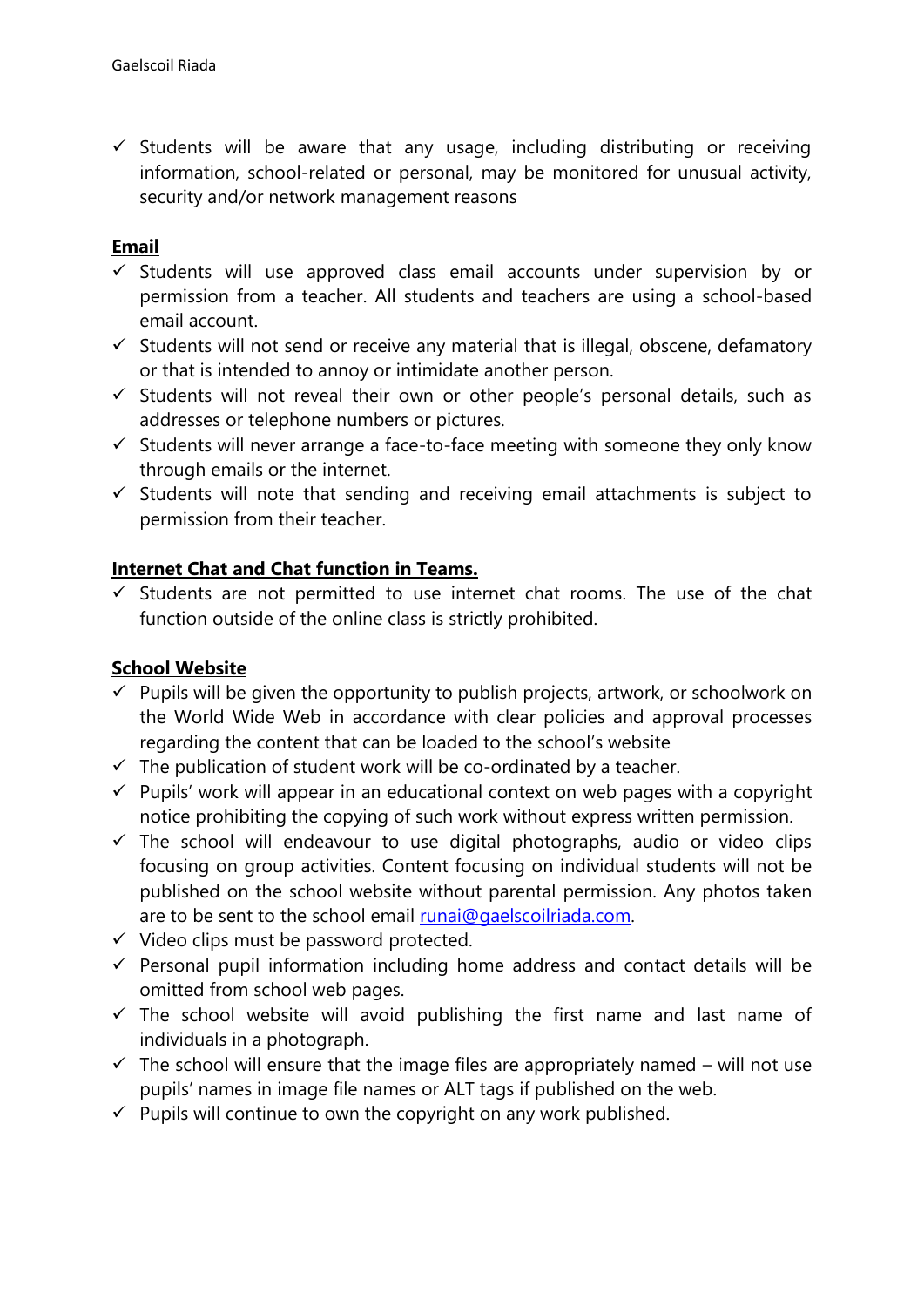### **Personal Devices**

Pupils using their own technology in school, such as leaving a mobile phone turned on or using it in class, sending nuisance text messages, or the unauthorized taking of images with a mobile phone camera, still or moving is in direct breach of the school's acceptable use policy.

### **Legislation**

Teachers, students, and parents should familiarise themselves with the following legislation relating to use of the Internet General Data Protection Legislation 2018 Child Trafficking and Pornography Act 1998 Interception Act 1993 Video Recordings Act 1989 Child Protection Procedures for schools 2017 circular 0081/2017. Antibullying Policy Procedures in relation to cyberbullying. (2013)

## **Education**

The school will undertake an education programme to educate children on the safe, responsible use of the Internet. It is important that children become internet wise. Resources that **may** be used to implement this programme include:

- ✓ NCTE Internet safety awareness video
- $\checkmark$  Use of the 'Kids' section on the [www.webwise.ie](http://www.webwise.ie/) website
- ✓ SAFT Internet Safety Awareness Education Programme
- $\checkmark$  The Barnardos Internet Legends online safety programme sponsored by Google Ireland.
- $\checkmark$  An Internet Safety talk for senior classes will take place in the school each year.

### **Sanctions**

Misuse of the Internet may result in disciplinary action, including written warnings, withdrawal of access privileges and, in extreme cases, suspension or expulsion. The school also reserves the right to report any illegal activities to the appropriate authorities.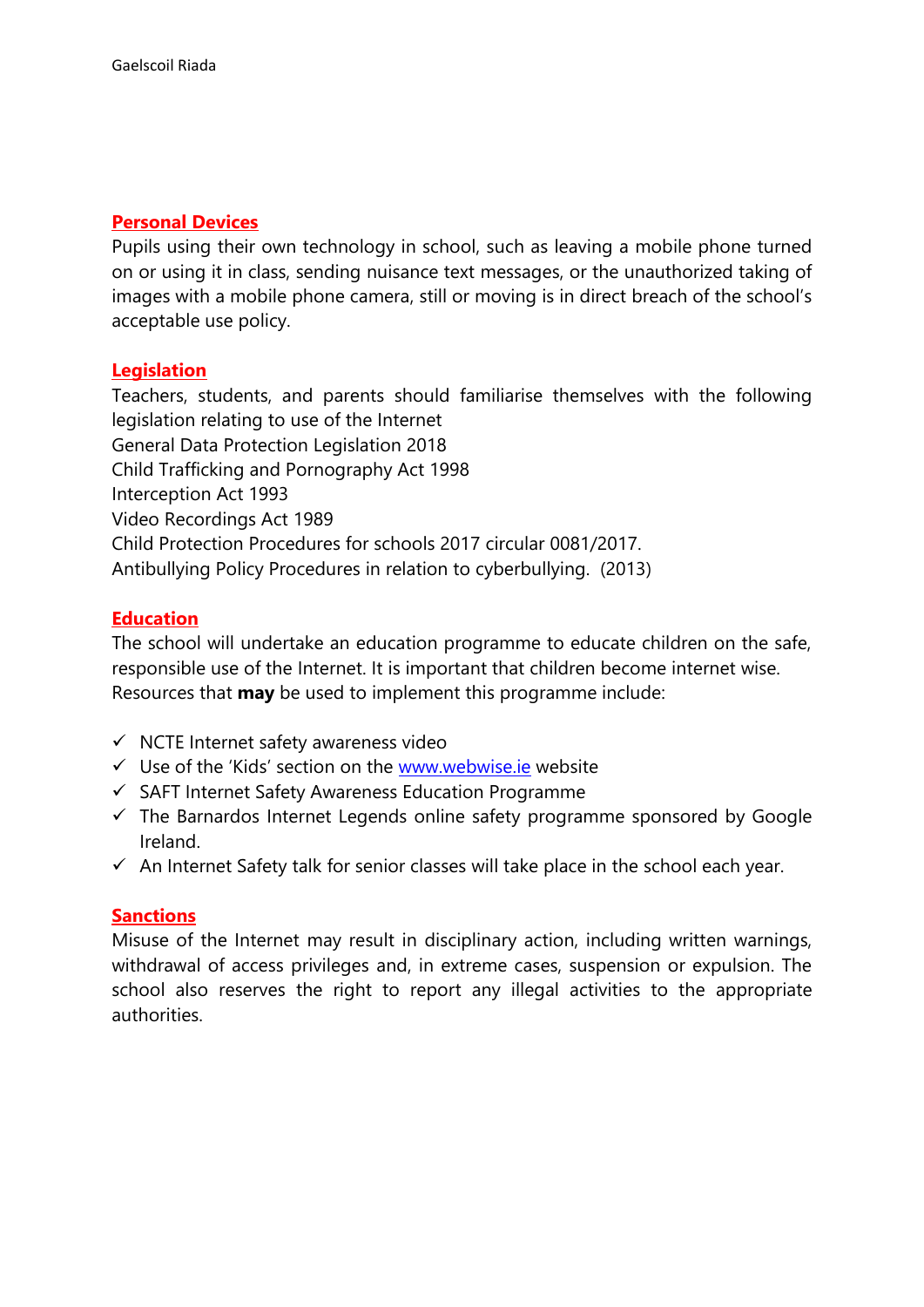# Please review the attached school Internet Acceptable Use Policy, sign and return this permission form to the principal

Name of Child: \_\_\_\_\_\_\_\_\_\_\_\_\_\_\_\_\_\_\_\_\_\_\_\_\_\_\_\_\_\_\_\_\_\_ Class: \_\_\_\_\_\_\_\_\_\_\_

I agree to follow the school's Acceptable use Policy on the use of the Internet. I will use the Internet in a responsible way and obey all the rules explained to me by the school.

#### Parent/Guardian

As the parent or legal guardian of the above Child, I have read the Acceptable Use Policy and grant permission for my son or daughter or the child in my care to access the Internet.

I understand that Internet access is intended for educational purposes. I also understand that every reasonable precaution has been taken by the school to provide for online safety, but the school cannot be held responsible if my child accesses unsuitable websites.

# **I accept the above paragraph □ I do not accept the above paragraph □ (***Please tick as appropriate)*

In relation to the school website, I accept that, if the school considers it appropriate, my child's schoolwork may be chosen for inclusion on the website. I also accept that group photographs, videos, and audio that include my son/daughter or the child in my care may be published subject to the school rules and photographs will not clearly identify individuals and that full names will not be used. I understand and accept the terms of the Acceptable use Policy relating to publishing children's work, photographs, video and audio on the school website.

**I accept the above paragraph □ I do not accept the above paragraph □**  *(Please tick as appropriate)*

| Signature: |  |  |
|------------|--|--|
|            |  |  |
|            |  |  |
|            |  |  |